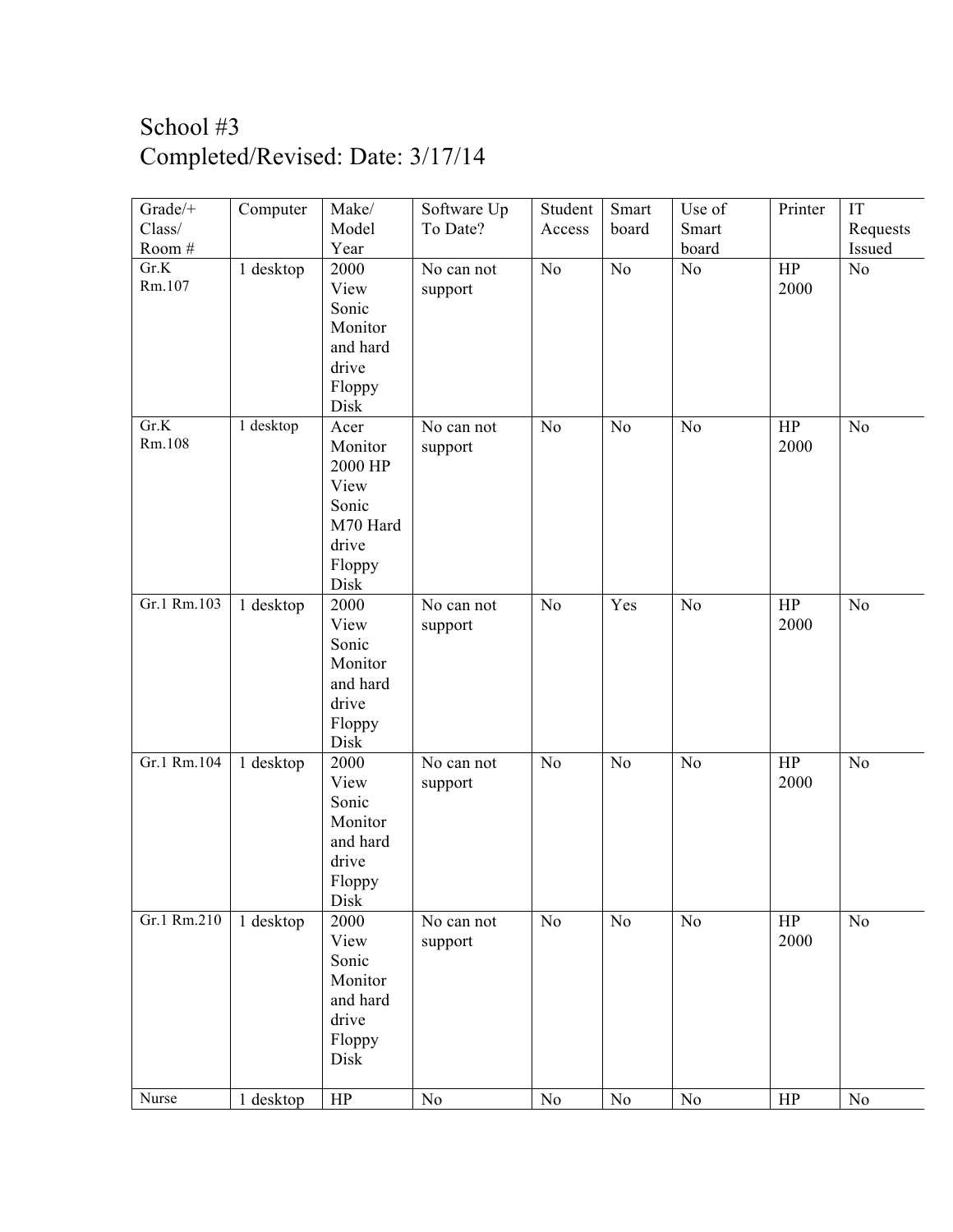|                     |           | Monitor<br>Screen<br>2000<br>and hard<br>drive<br>Floppy<br>Disk       |                       |                |                |          | 2000                |                |
|---------------------|-----------|------------------------------------------------------------------------|-----------------------|----------------|----------------|----------|---------------------|----------------|
| Gr.2 Rm.101         | 1 desktop | Dell<br>Monitor<br>and<br>View<br>Sonic<br>harddrive<br>Floppy<br>Disk | No can not<br>support | N <sub>o</sub> | N <sub>o</sub> | NO       | HP<br>2000          | N <sub>o</sub> |
| Gr.2 Rm.102         | 1 desktop | View<br>Sonic<br>Monitor<br>and<br>harddv.<br>Floppy<br>Disk           | No can not<br>support | N <sub>o</sub> | Yes            | $\rm NO$ | HP<br>2000          | No             |
| Autistic<br>Rm.105  | 1 desktop | View<br>Sonic<br>Monitor<br>and hard<br>drive<br>Floppy<br>Disk        | No can not<br>support | No             | N <sub>o</sub> | NO       | HP<br>2000          | N <sub>o</sub> |
| Gr.3 Rm.201         | 1 desktop | View<br>Sonic<br>Monitor<br>and hard<br>drive.<br>Floppy<br>Disk       | No can not<br>support | No             | Yes            | NO       | HP<br>2000          | No             |
| Gr.3 Rm.204         | 1 desktop | View<br>Sonic<br>Monitor<br>and hard<br>drive<br>Floppy<br>Disk        | No                    | $\overline{N}$ | Yes            | Yes      | $\overline{X}$ erox | No             |
| <b>Basic Skills</b> | 1 desktop | $\rm{HP}$<br>Compaq<br>screen<br>HPZ210<br>Harddrive                   | No                    | $\rm No$       | Yes            | Yes      | $\rm{HP}$<br>2000   | $\rm No$       |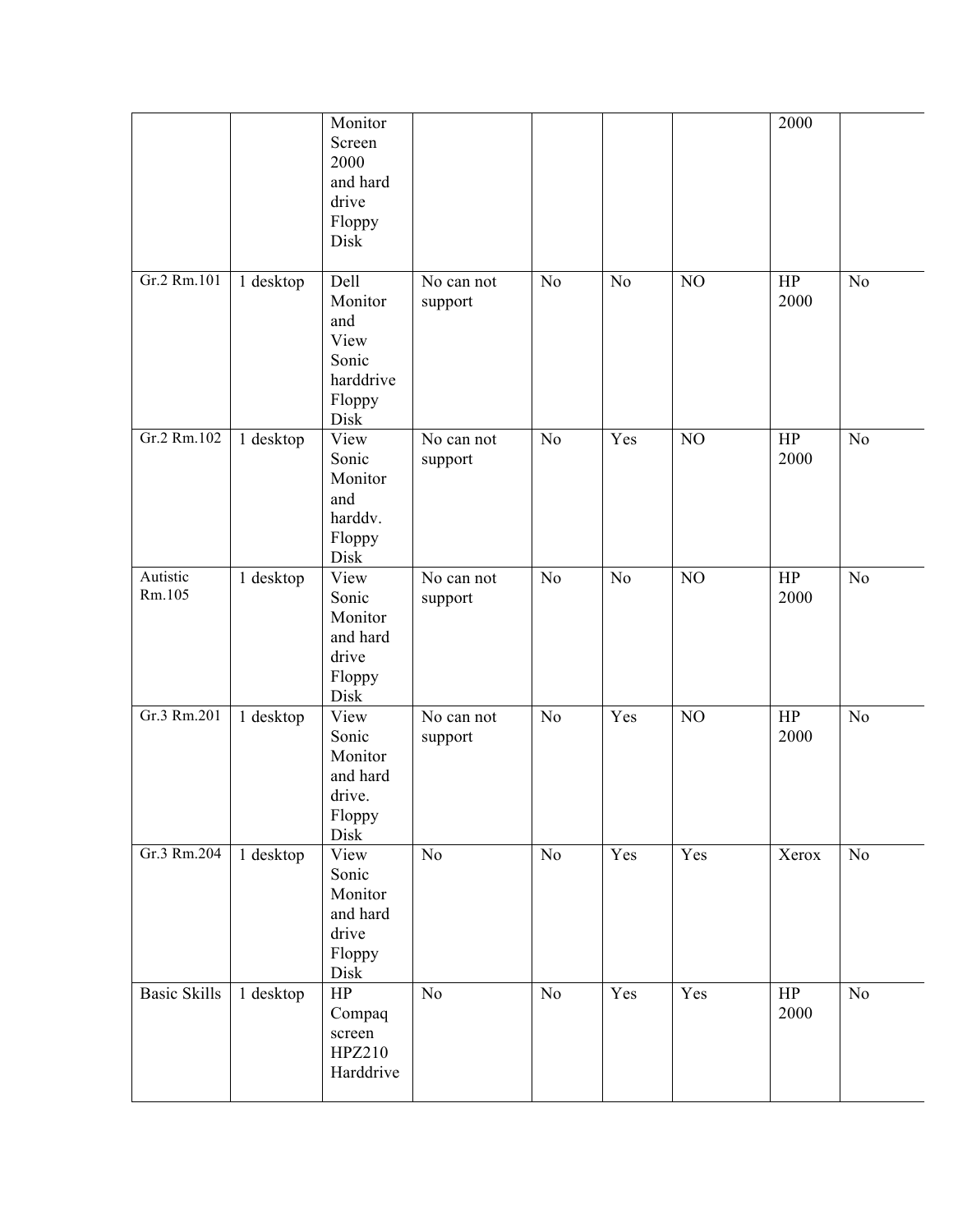| Gr. 4<br>Rm. 205                   | 1 desktop | HP<br>Compaq<br>screen<br>HPZ210<br>Harddrive                           | N <sub>o</sub>                                                   | $\rm No$       | Yes            | Yes            | N <sub>o</sub><br>printer | No             |
|------------------------------------|-----------|-------------------------------------------------------------------------|------------------------------------------------------------------|----------------|----------------|----------------|---------------------------|----------------|
| Gr. 4<br>Rm. 207                   | 1 desktop | HP<br>Compaq<br>screen<br>HPZ210<br>Harddrive                           | N <sub>o</sub>                                                   | No             | Yes            | Yes            | No<br>printer             | No             |
| Gr. 5<br>Rm. 214                   | 1 desktop | HP<br>Compaq<br>screen<br>HPZ210<br>Harddrive                           | No newer<br>updates and<br>missing<br>powerpoint all<br>together | No             | Yes            | Yes            | HP<br>2000                | N <sub>o</sub> |
| Gr. 5<br>Rm. 215                   | 1 desktop | HP<br>Compaq<br>screen<br>HPZ210<br>Harddrive                           | No                                                               | No             | Yes            | Yes            | HP<br>2000                | N <sub>o</sub> |
| <b>Basic Skills</b><br>Rm. 213     | 1 desktop | 2000<br>View<br>Sonic<br>Monitor<br>and hard<br>drive<br>Floppy<br>Disk | No can not<br>support                                            | No             | N <sub>o</sub> | N <sub>o</sub> | HP<br>2000                | N <sub>o</sub> |
| Multigrade<br>special<br>education | 1 desktop | 2000<br>View<br>Sonic<br>Monitor<br>and hard<br>drive<br>Floppy<br>Disk | No can not<br>support                                            | N <sub>o</sub> | N <sub>o</sub> | No             | HP<br>2000                | No             |
| <b>Basic Skills</b><br>Grades 3-5  | 1 desktop | 2000<br>View<br>Sonic<br>Monitor<br>and hard<br>drive<br>Floppy<br>Disk | No can not<br>support<br>No audio                                | $\rm No$       | No             | N <sub>o</sub> | $\rm{HP}$<br>2000         | N <sub>o</sub> |